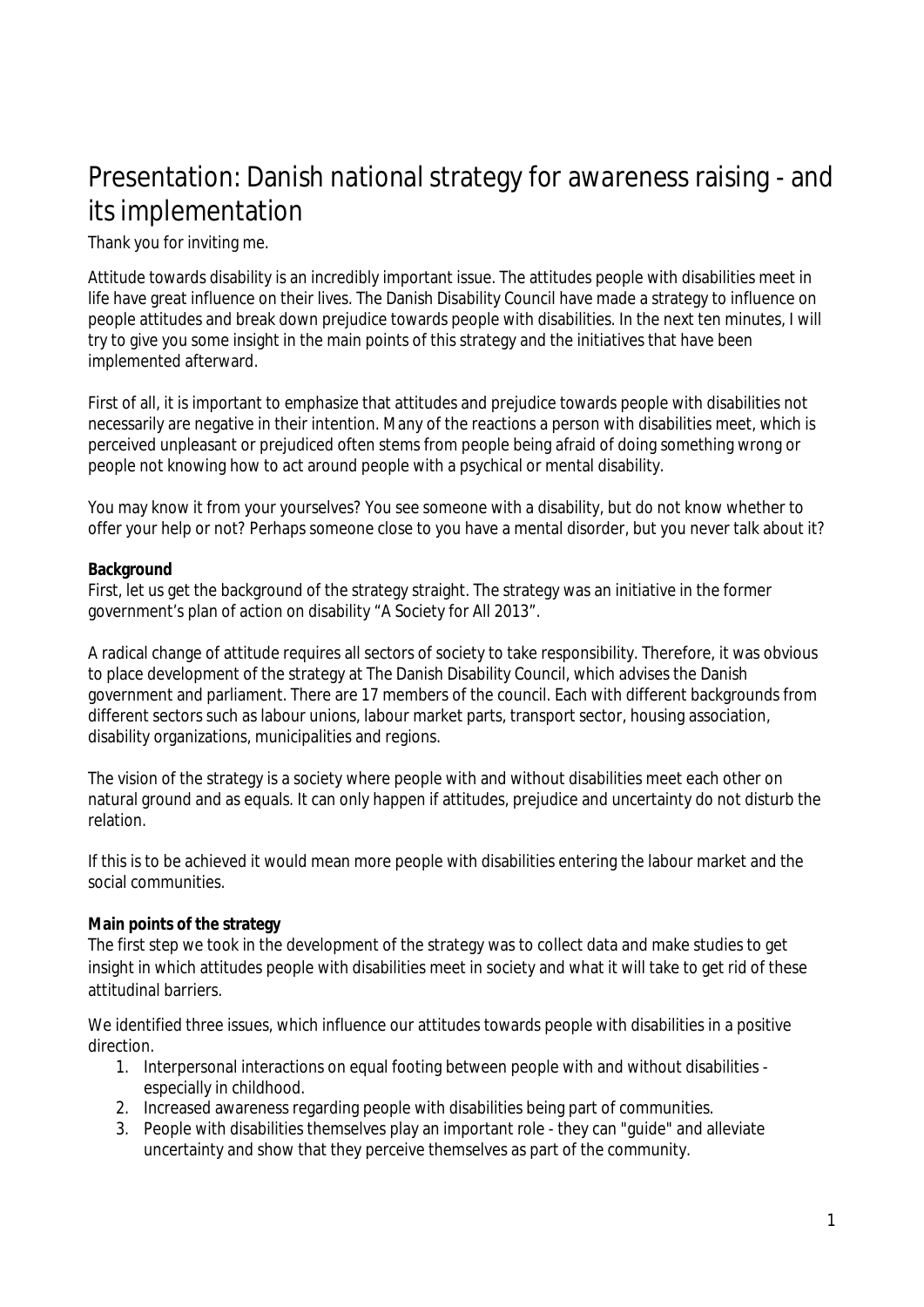Especially the personal encounter between people with and without disabilities is important if we want to change attitudes. The strategy therefore points to five different target groups in which the meetings can take place:

- **1. Children and young people**
	- Studies show that people who become familiar with disabilities in childhood have fewer prejudices later in life.
- **2. Companies**

At work, relationships and perspectives are formed, and competencies and personalities are put in play as well.

**3. Associations**

When we meet each other in our spare time in cultural and social associations - the focus is on interests, not disabilities.

**4. Public authorities** 

1) Are representatives of standards of equality between citizens, 2) create the settings for meetings between citizens. 3) Have contact with people with disabilities who need help and support.

**5. People with disabilities** Are reducing prejudices when they interact with others and can overcome uncertainty by "guiding" the outside world to how they want to deal with their disability.

## **Implementation**

On this foundation, the strategy presented a number of initiatives that will be effective in influencing the target groups' attitudes towards people with disabilities. However, I must admit that the subsequent work on these efforts has not been easy - especially because there have been no resources to follow up on the strategy.

Here are some of the initiatives we have taken to ensure the implementation of the strategy:

• Image policy

A guide on how public authorities can present people with disabilities in their use of images. People with disabilities are primarily people as everyone else. In a manifold society people with disabilities must be part of the ordinary cityscape – a person in a wheelchair or with a white cane must be on an equal footing with everyone else when there is focus in the media on, for example, urban renewal or environmental themes.

**Volunteers**

Cooperation with The National Council for Volunteering on people with disabilities opportunities to be volunteers. Focus on the fact that people with disabilities often have a lot of resources. If you have a disability, you can be well off as a volunteer and make a difference to others, for example as a volunteer doing reading lessons with ethnic minority children or giving lectures on local history to associations.

**Municipal Disability Councils**

Collaboration with the municipality organization (KL) and the disability organization (DH) on support for the local disability councils and their work. In each of Denmark's 98 municipalities, there are a local disability council, consisting of both members of the city council and members of the local disability organizations. We have worked to strengthen their work so that they are prepared to push for the disability perspective when decisions are made in the municipalities.

**Empowerment**

The process in which the citizens gain faith in their own resources and ability to carry out an action. The directorate of social services has held a conference on the subject and prepared a catalogue of different examples on how to empower people with disabilities.